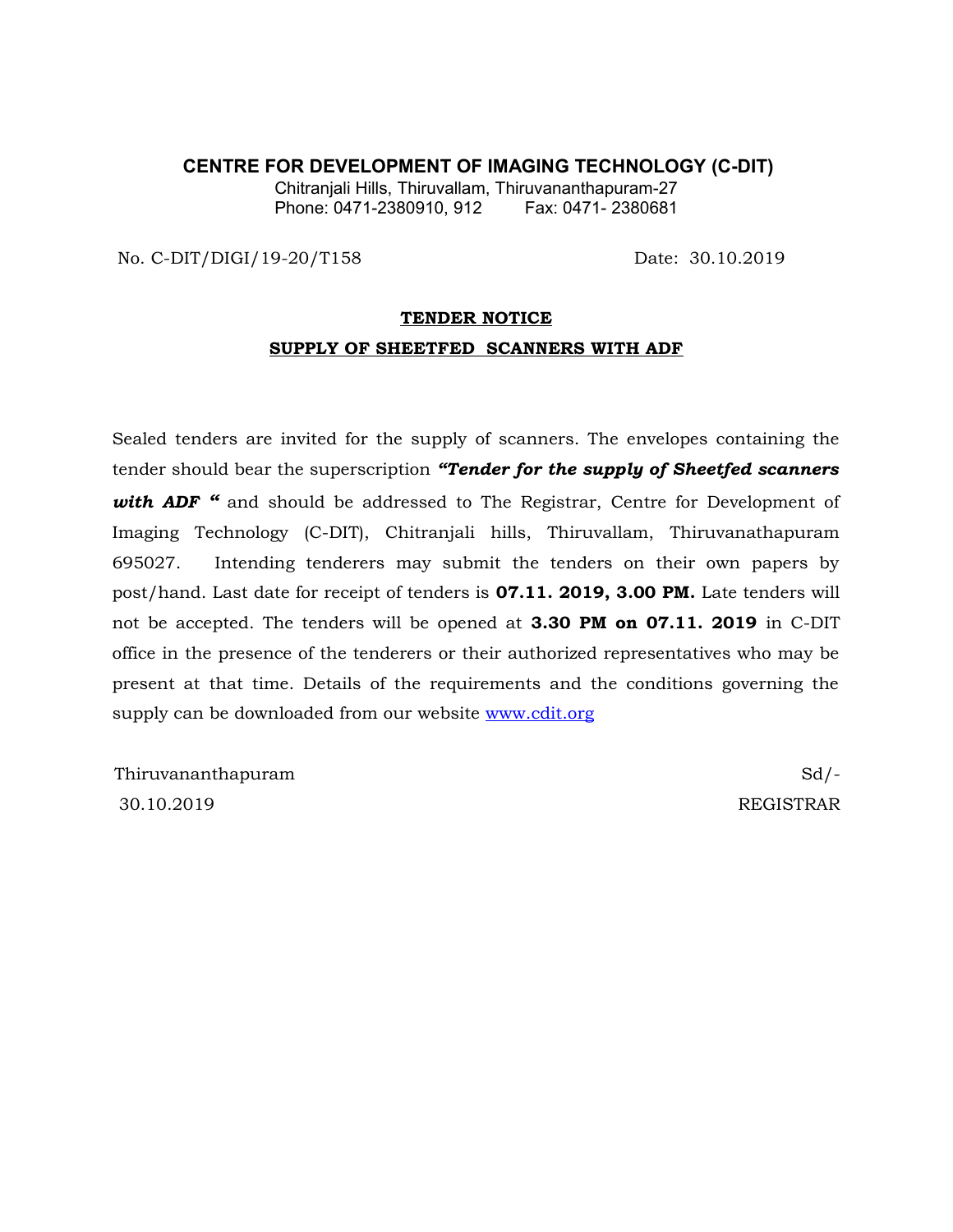### **CENTRE FOR DEVELOPMENT OF IMAGING TECHNOLOGY (C-DIT)**

Chitranjali Hills, Thiruvallam, Thiruvananthapuram-27 Phone: 0471-2380910, 912 Fax: 0471- 2380681

No.C-DIT/DIGI/19-20/T158 Date: 30.10.2019

#### **TENDER FOR SUPPLY OF SHEETFED SCANNERS WITH ADF**

### **Requirement: 6 Nos**

# **SPECIFICATION - Requirement of Sheet fed Scanners with ADF**

| $S1$ . $N$     | Parameter                 | <b>Minimum Technical Requirements</b>                 |  |  |  |
|----------------|---------------------------|-------------------------------------------------------|--|--|--|
| $\bf{0}$       |                           |                                                       |  |  |  |
| 1              | Scanner type              | Sheetfed colour ADF scanner with duplex scanning      |  |  |  |
|                |                           | feature                                               |  |  |  |
| $\overline{2}$ | Duty Cycle                | Min 7000 pages per day                                |  |  |  |
| $\overline{3}$ | <b>Optical Resolution</b> | 600 DPI (Colour & Mono)                               |  |  |  |
| $\overline{4}$ | ADF throughout speed      | 50 Pages per minute or higher @300dpi                 |  |  |  |
| 5              | ADF tray capacity         | Min 80 sheets of 80 g/m2                              |  |  |  |
| 6              | Document size             | Upto $216$ mm x $356$ mm (legal)                      |  |  |  |
| 7              | Paper/Media thickness     | 40 GSM to 400 GSM                                     |  |  |  |
| 8              | Media types               | Handwritten paper, Printed Paper (Laser and ink),     |  |  |  |
|                |                           | Bank Checks, Business Cards, Plastic Carrier sheets   |  |  |  |
|                |                           | for scanning damaged/brittle documents, Plastic cards |  |  |  |
|                |                           | (up to 1.24mm), Small documents of A8 size            |  |  |  |
| 9              | Output resolution         | 75 to 1200 DPI                                        |  |  |  |
| 10             | Connectivity              | USB 3.0 or higher                                     |  |  |  |
| 11             | Software                  | Bundled software with features such as Barcode        |  |  |  |
|                |                           | reading, Blank page detection, Multiple Document      |  |  |  |
|                |                           | Output, image split, Automatic Photo Cropping,        |  |  |  |
|                |                           | Automatic file naming, Multi page file output, etc    |  |  |  |
| 12             | <b>BIS</b> registration   | Required                                              |  |  |  |
| 13             | <b>OS</b>                 | Windows 7 or above                                    |  |  |  |
| 14             | Warranty                  | 5 years onsite warranty                               |  |  |  |

### **GENERAL TERMS AND CONDITIONS**

- 1. This Tender is invited for the "**supply of** *Sheetfed scanners with ADF* **"** is for one of the projects taken up by C-DIT.
- **2. ELIGIBILITY CRITERIA OF TENDERER**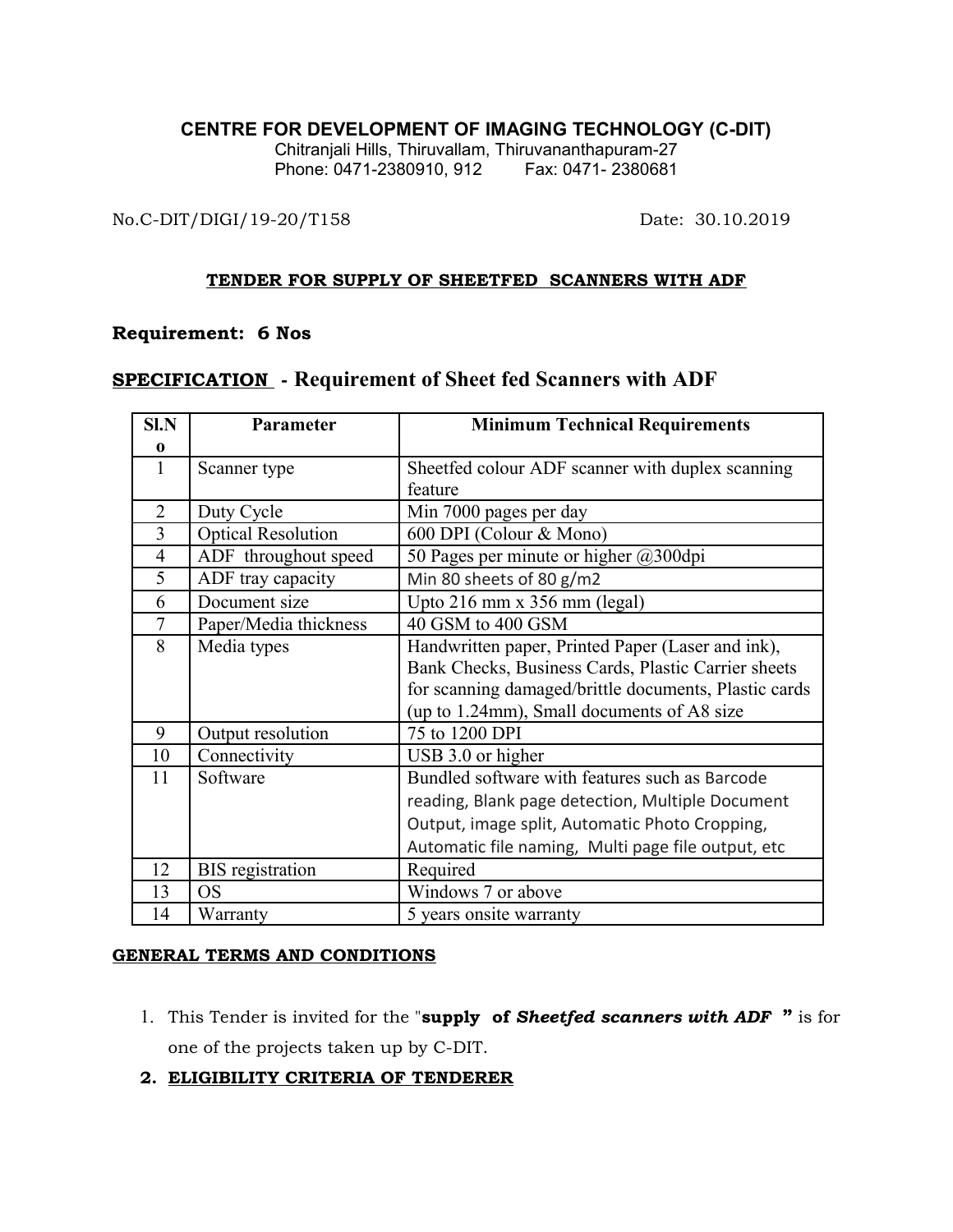To qualify for award of the work, the intending bidder must be an OEM authorized dealer / supplier of the quoted items with prior experience in supplying same or similar equipments at least to two clients in the last two years.

- 3. The bidders will be responsible for effecting supply to the entire satisfaction of the undersigned or his authorized representatives. In case any defect in the item supplied is noticed, such item will be rejected at the risk and cost of the Supplier.
- 4. Bidder shall invariably be accompanied by manufacturer's catalogues and leaflets giving full specifications. Technical particulars and other details of the items offered, 'brand make' and complete specification should be mentioned in the tender. In the absence of full details and technical specification the tenders for the items will be rejected.
- 5. The undersigned does not bind himself to accept the lowest tender and reserve himself the rights of accepting the whole or any part of the tender and the bidder shall be bound to supply the accepted item at the rates quoted. C-DIT reserve the right to split the quantity of items to be supplied among one or more bidders, at the sole discretion
- 6. No advance payment will be made against supplies.
- 7. The rate quoted by the bidder shall be inclusive of the transportation charges and installation charges at site. Rates quoted by the bidder shall be valid for a period of six months from the date of opening of the tender.
- 8. Delivery period shall be specifically indicated in the tender and strictly adhered to. The supply shall be arranged within **10 days** on receipt of the firm order. Any delay in the delivery period after the supply order is placed may result in cancellation of the supply order or payment of liquidated damages  $\omega$  1/2% per day subject to a maximum of 10% of contract price
- 9. The rate should be quoted for the unit shown in the list and tenders which do not indicate this essential information will not be considered.
- 10.The rate quoted for material shall be firm and no enhancement will be allowed under any circumstances.
- 11. If the bidder furnishes wrong and/or misguiding data, statement(s) etc. about technical acceptability of the goods and services offered by it, its tender will be liable to be ignored and rejected in addition to other remedies available to the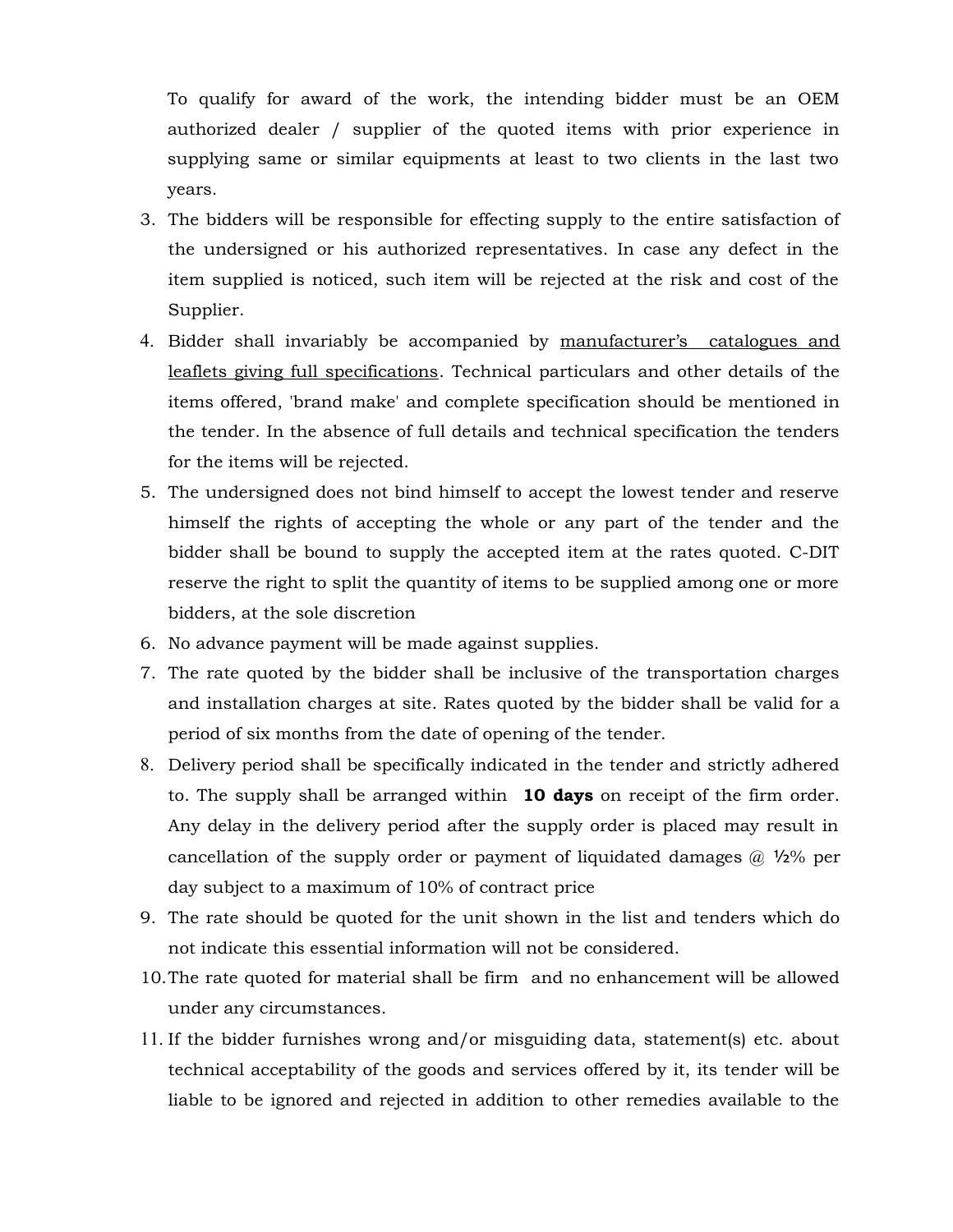purchaser in this regard.

- 12.After Sales Service: The bidder should have after sales service centre in Thiruvananthapuram or Kochi or Kozhikode. Complaints should be attended properly, maximum within 24 hrs. The service should be provided directly by bidder's trained personal.
- 13.All items offered shall conform in all respects to the relevant Indian standard Specification with up to date amendments wherever applicable.
- 14.Any dispute / differences between the parties arising out of and in connection with the contract shall be settled amicably by mutual negotiations. Unresolved disputes/ differences, if any, shall be settled by Arbitration and the arbitration proceedings shall be conducted at Thiruvananthapuram (India) in English language, under the Indian Arbitration and Conciliation Act(Amended), 2013. Unsettled disputes will be referred to courts and courts in Thiruvananthapuram/ Kerala will have exclusive jurisdiction over the same.
- 15.C-DIT reserve the right to cancel any or all tenders without assigning any reasons whatsoever
- 16. Performance Bank Guarantee (PBG)/ Security Deposit: The successful bidder shall submit Contract Performance Guarantee for 5% of the value of contract either in the form of Demand Draft or a bank guarantee from a scheduled Bank at no extra cost in a Performa prescribed by C-DIT. The PBG shall be valid for period of twelve months from the date of supply of equipment at C-DIT.
- 17.PAYMENT TERMS

The following terms of payment shall be applicable for the contract

- a) 90% payment against successful supply and installation of the Equipment.
- b) 10% to be released after one month from the date of supply against submission of the security bound/bank guarantee
- 18.Agreement: The Successful bidder within 7 days of getting confirmed purchase order has to enter an agreement with C-DIT in Rs.200 worth non judicial stamp paper, to ensure warranty and after sales support during the warranty period.

19.Authority: The authority for the acceptance of the tenders rests exclusively with the C-DIT.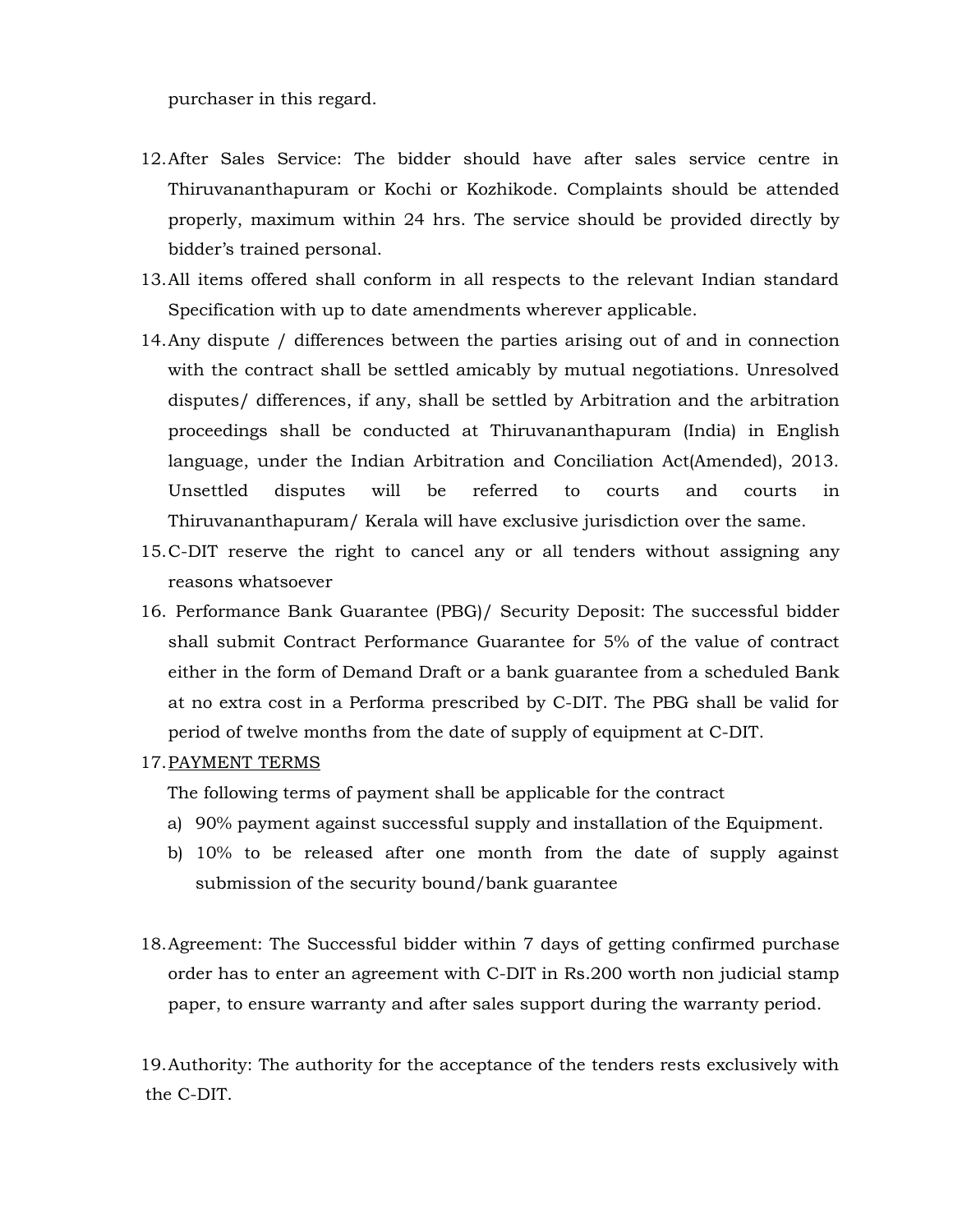# **20. The last date for submission of tender 07.11.2019 3.00 PM. The tender will be opened on the same day at 3.30 PM**

- 21. At any time prior to the deadline for submission of tenders, the C-DIT may, for any reason deemed fit by it, modify/amend the tender documents by issuing suitable amendment(s)/ corrigendum's to it. Corrigendum to this tender shall be published in the site www.cdit.org. Prospective bidders are advised to regularly visit the website: www.cdit.org to keep track of corrigendum, if any.
- 22.In case of doubt:

If the bidder has any doubt on technical specifications or on terms & conditions stipulated above, please contact Smt. Deepa.N,(HOD ,Digitization dept) in Mobile Number: 9895788220

Sd/ REGISTRAR, C-DIT Dated 30.10.2019